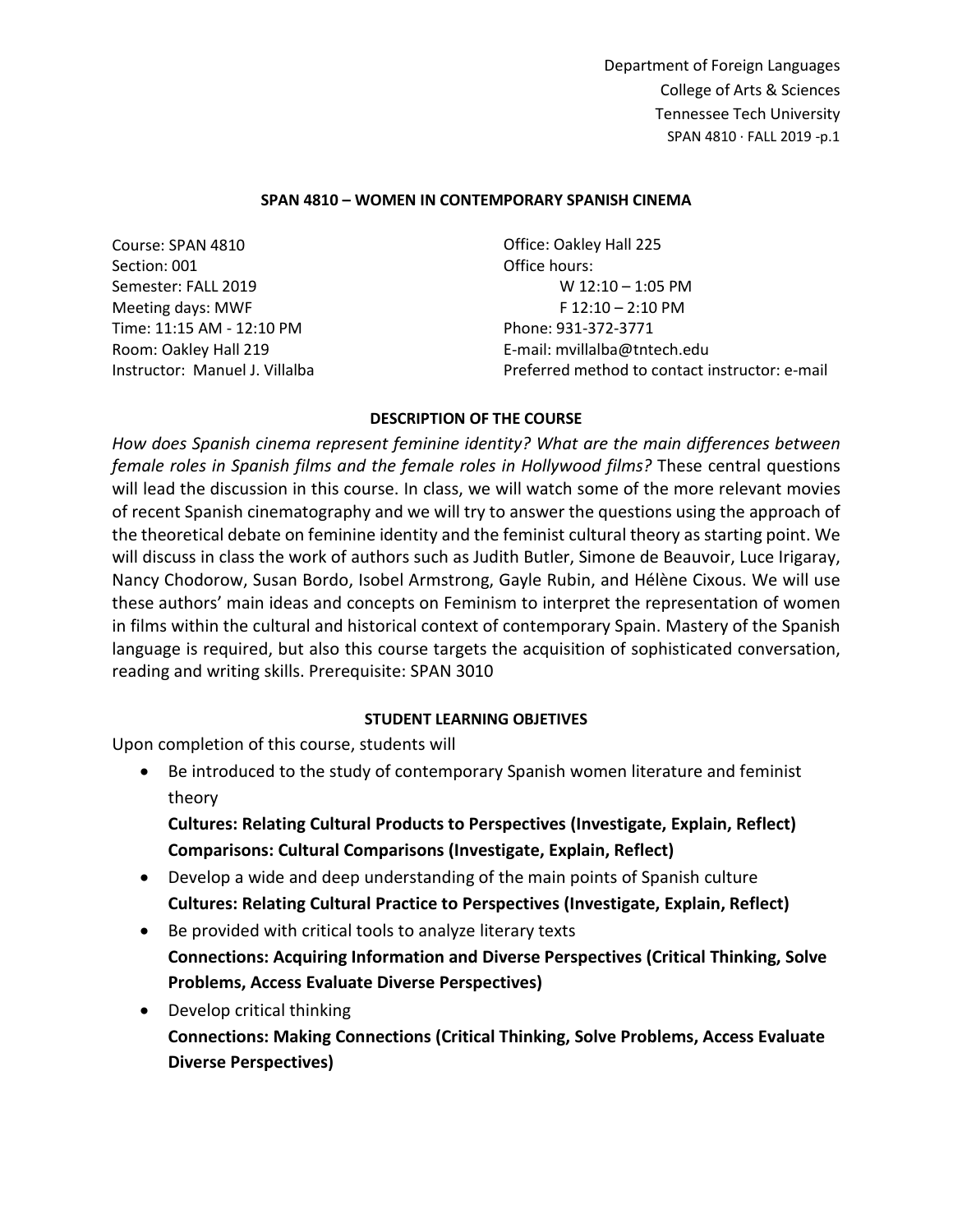- Master reading skills in Spanish **Communication: Interpersonal, Interpretative & Presentational (View/Reading)**
- Write in grammatically correct standard Spanish **Communication: Interpersonal, Interpretative & Presentational (Write)**
- Improve the articulation of ideas in written Spanish in a deep and sophisticated way **Communication: Interpersonal, Interpretative & Presentational (Write) Comparisons: Language Comparisons (Investigate, Explain, Reflect)**

# **MATERIALS**

# **Required text:**

• No textbook is required for this course. Students will be responsible for watching the required movies outside of class. All the course movies can be found in different digital plataforms such as Netflix, Amazon, and YouTube.

# **List of movies:**

- Almodóvar, P. (2006). *Volver*.
- Almodóvar, P. (2011). *La piel que habito.*
- Almodóvar, P. (2016). *Julieta.*
- Medem, J. (2001). *Lucía y el sexo.*
- Martín Cuenca, M. (2013). *Caníbal.*
- Martínez Lázaro, E. (2014). *Ocho apellidos vascos.*
- Garaño, J. & J.M. Goenaga. (2014). *Loreak.*
- Bollaín, I. (2003). *Te doy mis ojos.*
- Plaza, F. (2017). *Verónica.*
- Echevarría, A. (2018). *Carmen y Lola.*
- Trueba, F. (2012). *El artista y la modelo.*
- Coixet, I. (2019). *Elisa y Marcela.*
- Simón, C. (2017). *Estiu 1993*.
- Ortiz, P. (2015). *La novia.*
- Franco, F. (2013). *La herida.*

Ratings: **Not rated**. Most of these movies have not been rated by the MPAA.

**Warning**: Explicit language is used by many characters in these movies. In addition, in most of the movies there are explicit nudity and extremely realistic violence displayed onscreen. Some ideas on religion and sexuality discussed in these movies can be found disturbing or offensive by some people. If you believe this may be a problem for you, please inform the professor in advance to discuss if this course is actually suitable for you.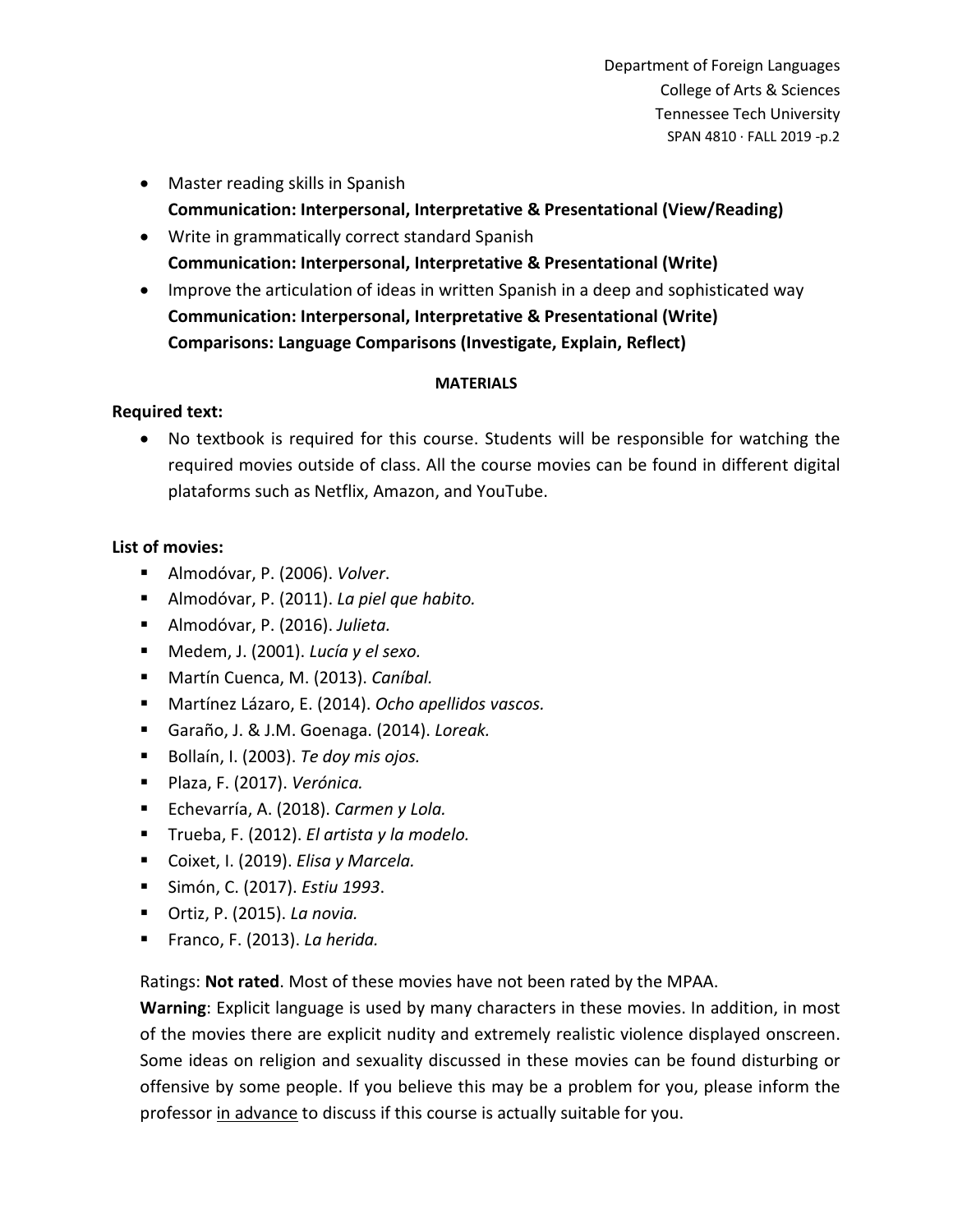## **Recommended texts:**

- *Diccionario Panhispánico de Dudas*. Madrid: Real Academia Española: Asociación de Academias de la Lengua Española & Santillana, 2005. Print. (Also on-line: http://www.rae.es/rae.html)
- *Diccionario de la Lengua Española*. 22.ª edition. Madrid: Real Academia Española: Asociación de Academias de la Lengua Española & Espasa Calpe, 2001. Print. (Also online: http://www.rae.es/rae.html)
- *The Oxford Spanish Dictionary (Spanish-English/English-Spanish)*, eds. Beatriz Galimberti Jarman – Roy Russell. Oxford: Oxford University Press, 2008.
- *WordReference.com (English-Spanish Dictionary)* On-line source: http://www.wordreference.com/es/translation.asp

## **iLearn:**

Our section has a shell on iLearn that will be updated regularly with announcements, handouts for students to print out and other useful information. Students will be responsible for checking this site at least once in between class sessions.

## **COURSE REQUIREMENTS**

# **Exams (30%) (Midterm exam: 15% & final exam: 15%)**

A midterm exam and a final exam are required for this course. Both exams will test, first, the familiarity with the movies analyzed in class; second, the knowledge of the critical concepts and arguments discussed in the readings and, finally the sophistication of the critical argumentation around an analytical filmic and/or cultural question.

# **Final research paper (20%)**

This is a task that requires to: a) choose a topic in relation to one of the movies that we discussed in class, b) write a 6-7 pages research paper that exhibits excellent analysis in clear and understandable Spanish, c) format the paper following the MLA handbook guidelines. The paper must:

- 1. State original and clear thesis and arguments.
- 2. Analyze some of the movies discussed in class.
- 3. Provide information about the theoretical point of view used in the analysis.
- 4. Discuss a minimum of five secondary sources, included in the MLA database.

All the skills acquired and academic conventions learned in the required composition class are expected to be applied in this project development.

# **Abstract (5%)**

Students will need to write an abstract of their final research paper. Abstracts should:

- 1. Clearly state the central research question and/or purpose of the project.
- 2. Provide brief, relevant scholarly or research context (no actual citations required) that demonstrate its attempt to make a unique contribution to the area of inquiry.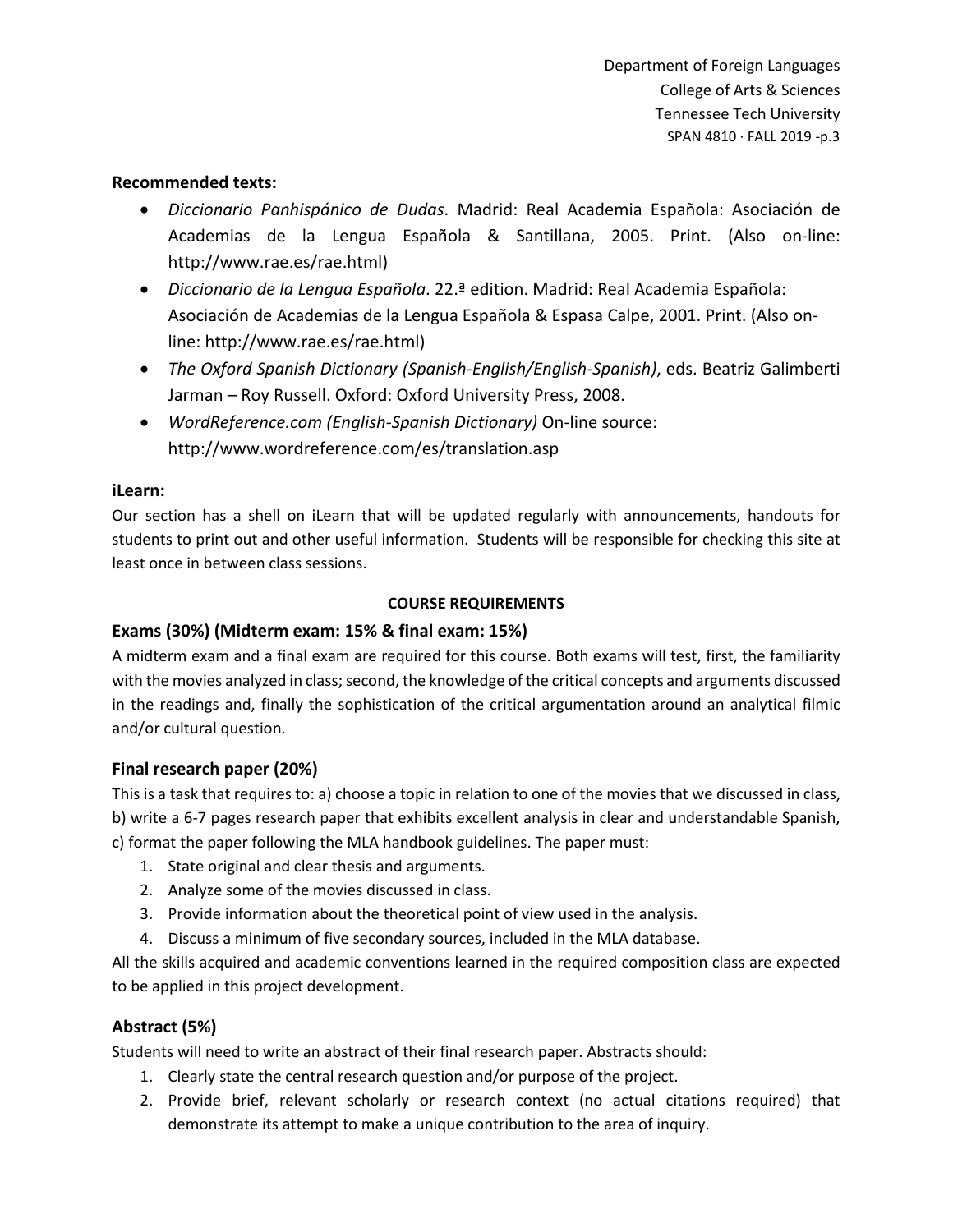- 3. Provide a brief description of the research methodology.
- 4. State conclusions or expected results and the context in which they will be discussed.
- 5. Include text only (no images or graphics)
- 6. Be well-written and well-organized.
- 7. References are allowed within abstracts, but not required.
- 8. Use plain text format for your abstract.
- 9. Abstracts are usually 200-300 words long with no paragraph breaks. MAXIMUM LENGTH = 300 WORDS!

# **Poster (5%)**

Students will have to prepare a poster presenting the findings and methodology of their research paper. The poster should summarize information or research concisely and attractively to help publicize it and generate discussion. The poster is usually a mixture of a brief text mixed with tables, graphs, pictures, and other presentation formats. In addition, the poster should encourage discussion and questions, and allow the author to interact with the public. Some guidelines include:

- 1. Important information should be readable from about 10 feet away.
- 2. Title is short and draws interest.
- 3. Word count of about 300 to 800 words.
- 4. Text is clear and to the point.
- 5. Use of bullets, numbering, and headlines make it easy to read.
- 6. Effective use of graphics, color and fonts.
- 7. Consistent and clean layout
- 8. Includes acknowledgments, your name and institutional affiliation

# **Presentation (5%)**

All students will present in Spanish a topic related to the content of the class. Each presentation will be 9- 10 minutes. The instructions and the grading criteria will be explained by the instructor during the course and posted on iLearn. The content of the presentations and the following discussions will be part of the exams.

# **Blog (15%)**

Each student will write a weekly blog about the movies and/or the readings (12 entries total). In each entry the student must write about his/her opinion about a proposed topic, keeping in mind that s/he must demonstrate familiarity with the texts. The students must remember that this content is public. The blog tools can be found on iLearn. The minimum length of each entry will be 500 words and the presentation of the blog will count toward the overall grade. The deadline of every entry will be Sunday at 11:59 pm. No late materials will be considered. Also every student will have to write one comment in three blog entries of other fellow students every time that a blog entry is assigned. (12 entries X 3 comments = 36 comments total). The grade of the comment entries will be part of the participation grade. If any student considers that s/he does not want to make public his/her work for the class, s/he must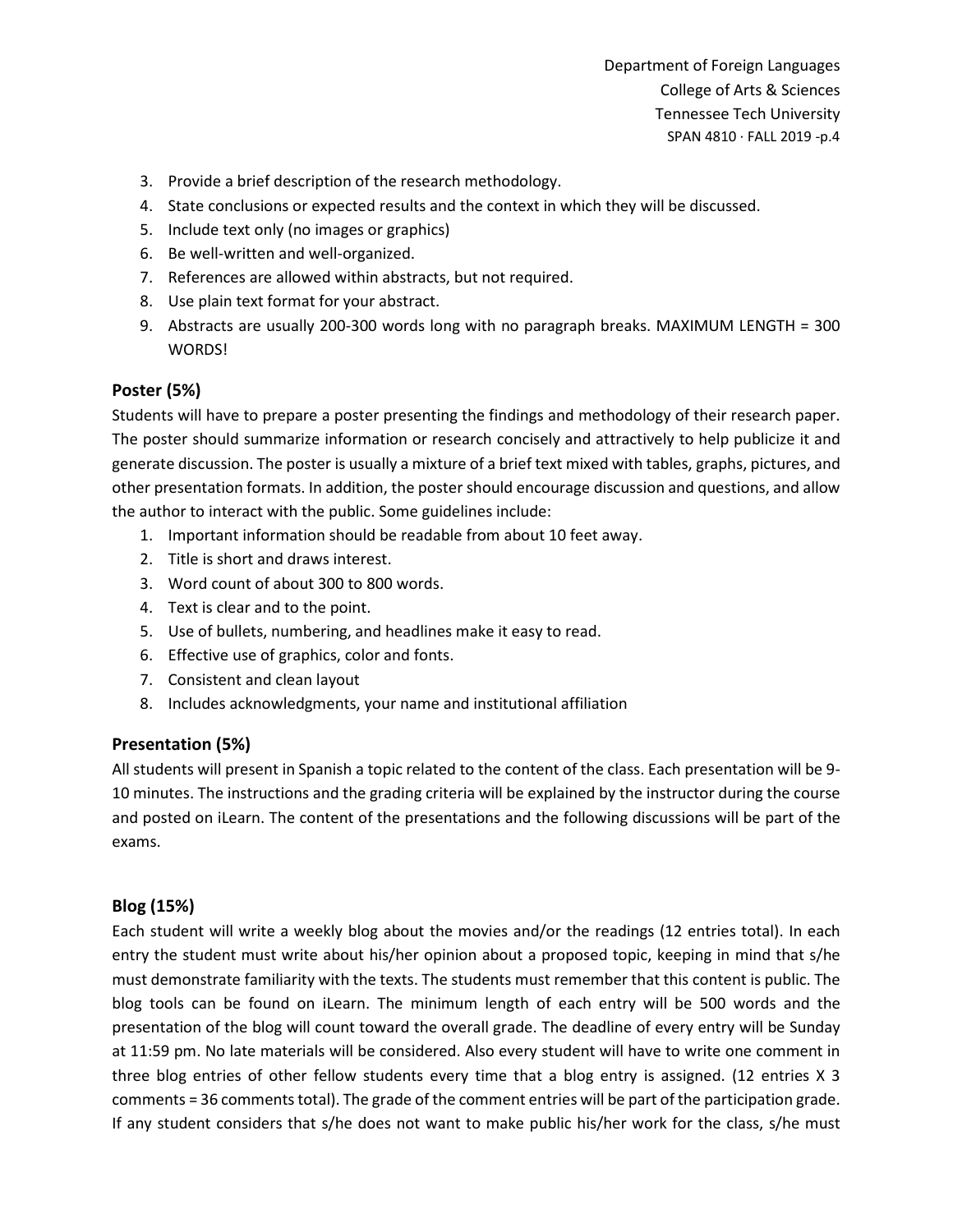explain his/her concerns to the instructor, and s/he will be assigned an alternative way to submit this assignment in a traditional private way.

# **Quizzes (10%)**

Every week we will have a short quiz on the assigned movies and readings. In these quizzes the students will have to demonstrate they have watched the movies and fully read and understood the content of the texts.

# **Participation (10%)**

Active, scholarly participation is mandatory in this class. All students are expected to participate in every class meeting by responding to questions from the instructor and fellow students as well as by commenting on the readings and assignments due in each particular session. No outstanding grade can be obtained in this class without constant, proactive, responsible, and scholarly participation. Points will be taken off the students' participation grades each time that the instructor notices a lack of preparation in the student or when s/he should fail to bring to class the materials required.

Two participation grades will be given to students during the semester. These grades evaluate how well students come to class prepared to engage in class and group discussion, as well as activities. In addition, the attendance will be reflected in the final grade (See "Attendance").

# **Attendance**

Attendance in this class is mandatory. The TTU Academic Development Program Faculty recognizes the necessity of regular classroom/workshop/lab engagement [attendance] as a basic cornerstone of the learning process. Attendance is required and expected by the instructor.

The student is allowed three (3) unexcused absences. After the third absence, one point will be deducted from the student's final grade for each subsequent UNEXCUSED absence. Also remember that arriving to class 10 minutes after the scheduled beginning of the session counts as an absence. Similarly, three tardies of less than 10 minutes will also be counted as an absence. Lack of preparation for the class can be recorded as an absence. Regular attendance is a definite part of the total performance required for the satisfactory completion of this course, and an unsatisfactory attendance record may adversely affect the final grade.

University attendance policy [TTU Undergraduate Catalog] does not recognize excused absences or excused tardiness. Likewise, TBR policy does not recognize excused absences or excused tardiness. Academic Development Program policy requires two (2) hours of ADP-directed work in the ADP Learning Center for each class hour missed for each absence the student wishes to have waived.

It is the STUDENT'S RESPONSIBILITY, not the instructor's, to ask about work missed due to absence or tardiness. Coursework not turned in on time due to unexcused absences or tardiness will be refused by the instructor. Remember: Non-attendance, poor attendance, or withdrawal may seriously affect lottery scholarship/financial aid.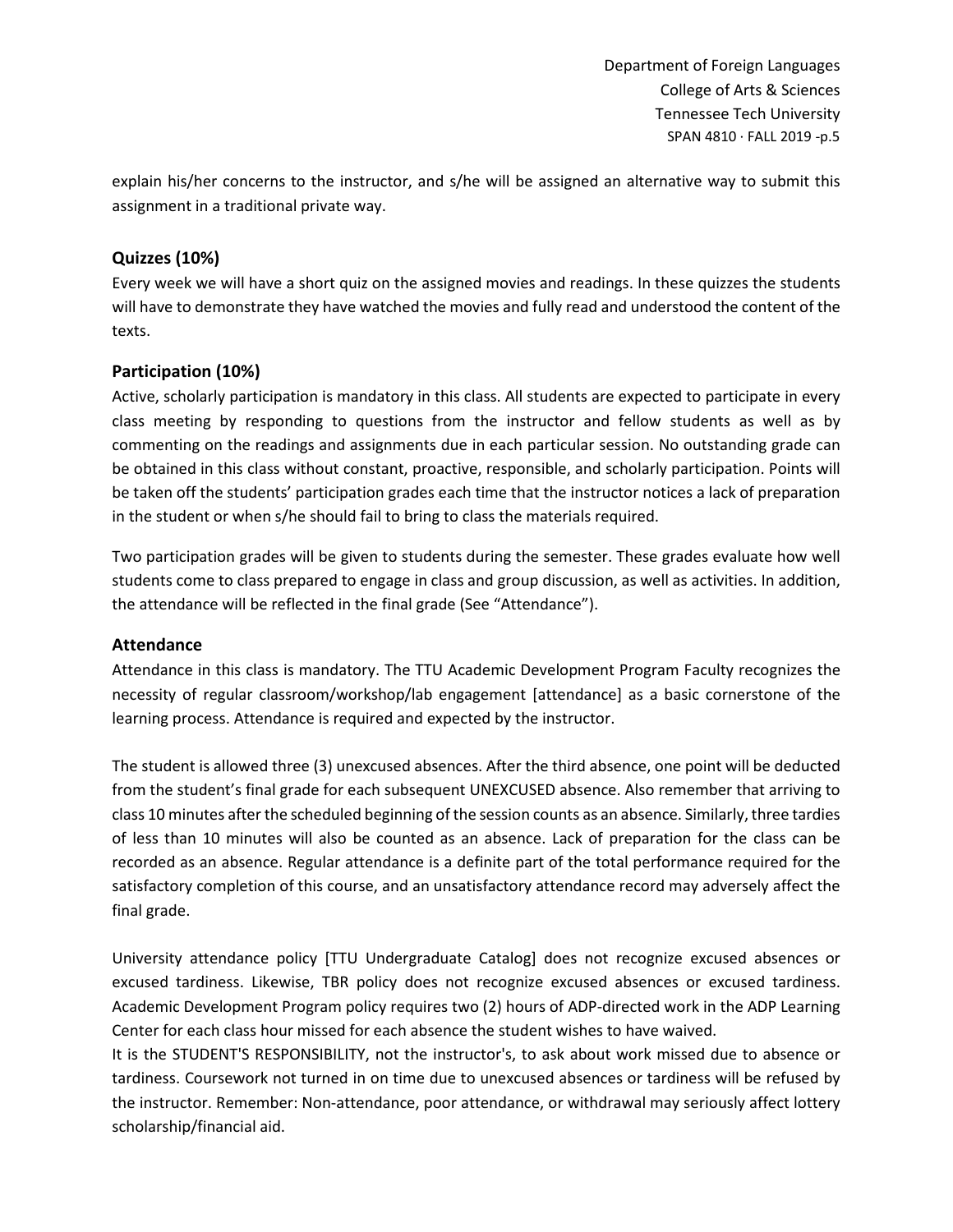# **Excused absences**

An excused absence is one that occurs due to illness, injury, or death in the student's immediate family. No excuses will be accepted one week after the circumstance occurred. The student must verify these circumstances with official documentation to be submitted to the Office of Student Affairs as soon as they return to class. The Office of Student Affairs will contact the professor for the absence to be excused. The professor under no circumstance will take any documentation directly from the student.

Please note: If you are participating in any university-sponsored event in which you must be absent from class, an official letter from a TTU faculty or staff member must list these dates and be presented to the Office of Student Affairs at the beginning of the semester. Students are expected to withdraw from the class if more than 20% of the classes scheduled for the semester are missed (excused or unexcused) per university policy.

## **FINAL GRADE**

- Exams: 30% (midterm exam: 15% & final exam: 15%)
- Final research paper (20%)
- Abstract (5%)
- Poster (5%)
- Presentation (5%)
- Blog (15%)
- Reading Quizzes (10%)
- Participation (10%)
- Attendance: inverse grade

§ **Grade scale: A = 90‐100; B = 80‐89; C = 70‐79; D = 60‐69; E = 0‐59.**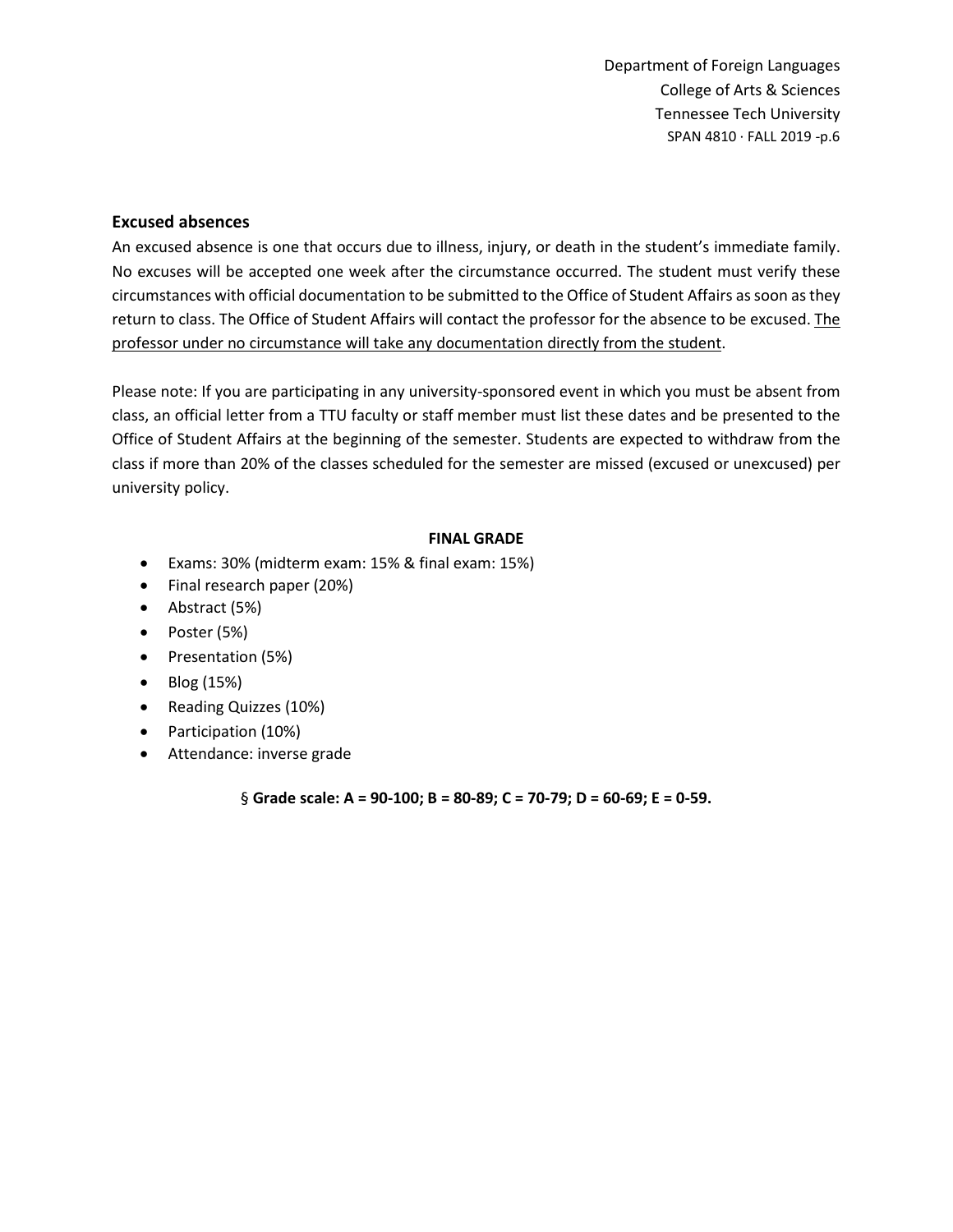## **CALENDAR**

| Fecha                                       | Tema(s) a discutir en clase                                                                                               | <b>Tarea</b><br>para la próxima<br>clase |
|---------------------------------------------|---------------------------------------------------------------------------------------------------------------------------|------------------------------------------|
| Clase 1:<br>Lunes,<br>26 de agosto          | Presentación del instructor<br>e introducción al curso                                                                    |                                          |
| Clase 2:<br>Miércoles,<br>28 de agosto      | Wollstonecraft, M.<br>A Vindication of the Rights of Woman                                                                |                                          |
| Clase 3:<br>Viernes,<br>30 de agosto        | Almodóvar, P. (2006). Volver.                                                                                             | <b>Blog 1</b>                            |
| Lunes,<br>2 de septiembre                   | Labor Day - Academic Holiday                                                                                              |                                          |
| Clase 4:<br>Miércoles,<br>4 de septiembre   | Mill, J S. The Subjection of Women<br><b>Presentaciones 1 &amp; 2</b>                                                     |                                          |
| Clase 5:<br>Viernes,<br>6 de septiembre     | Almodóvar, P. (2011). La piel que habito.<br>Quiz 1                                                                       | <b>Blog 2</b>                            |
| Clase 6:<br>Lunes,<br>9 de septiembre       | Freud, S.<br>"The Castration Complex"<br>The Dissolution of the Oedipus Complex                                           |                                          |
| Clase 7:<br>Miércoles,<br>11 de septiembre  | Beauvoir, S. de. The Second Sex.<br>Presentación 3                                                                        |                                          |
| Clase 8:<br>Viernes,<br>13 de septiembre    | Almodóvar, P. (2016). Julieta.<br>Quiz 2                                                                                  | <b>Blog 3</b>                            |
| Clase 9:<br>Lunes,<br>16 de septiembre      | Ellmann, M. "Phallic Criticism."<br>Millet, K. "Theory of Sexual Politics.                                                |                                          |
| Clase 10:<br>Miércoles,<br>18 de septiembre | Ortner, S. B. "Is Female to Male as Nature is to Culture?"<br>Mitchell, J. Psychoanalysis and Feminism.<br>Presentación 4 |                                          |
| Clase 11:<br>Viernes,<br>20 de septiembre   | Medem, J. (2001). Lucía y el sexo.<br>Quiz 3                                                                              | Blog 4                                   |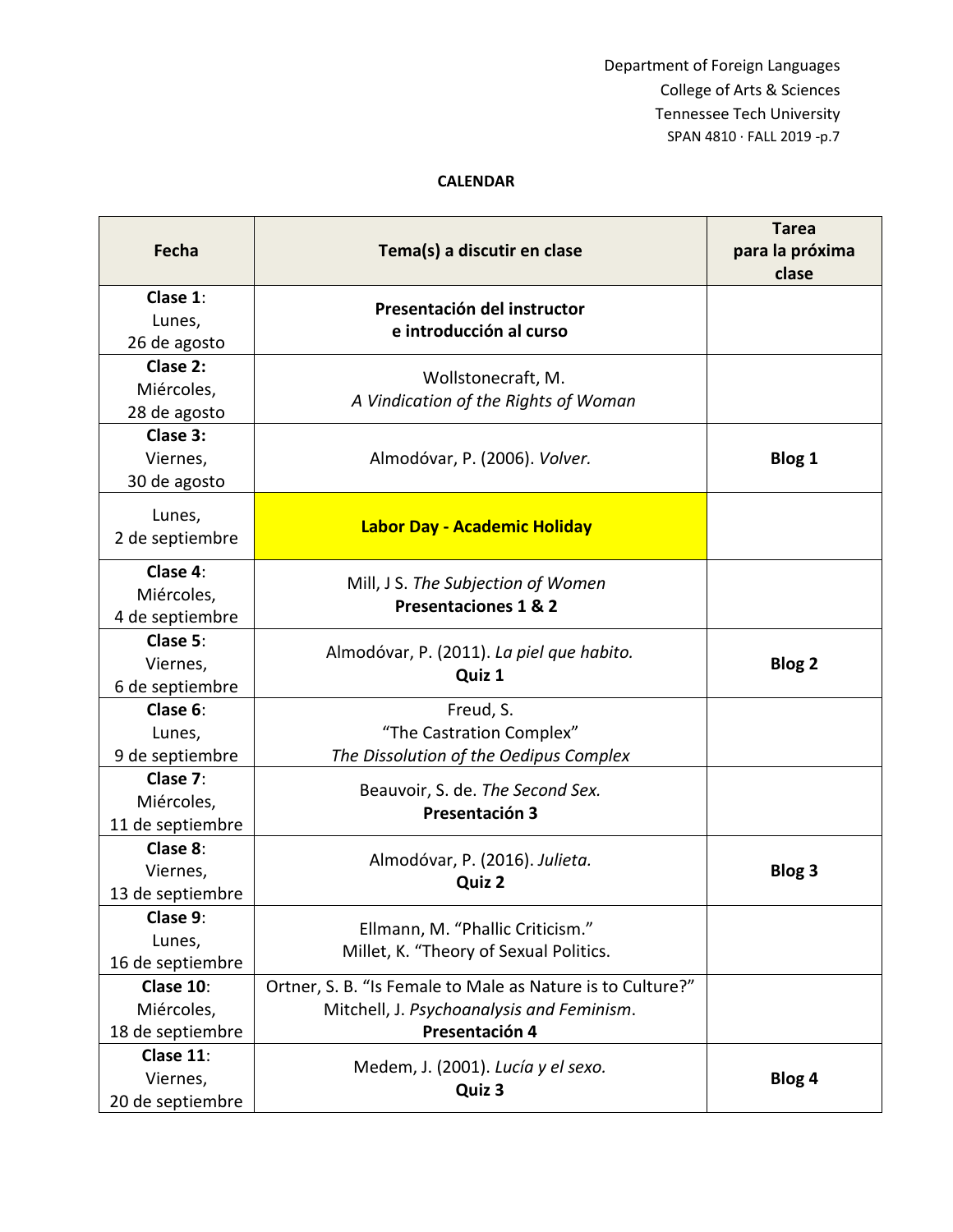| Fecha                                       | Tema(s) a discutir en clase                                                                                           | <b>Tarea</b><br>para la próxima |
|---------------------------------------------|-----------------------------------------------------------------------------------------------------------------------|---------------------------------|
|                                             |                                                                                                                       | clase                           |
| Clase 12:<br>Lunes,<br>23 de septiembre     | Chodorow, N.<br>"Family Structure and Feminine Personality."                                                          |                                 |
| Clase 13:<br>Miércoles,<br>25 de septiembre | Violencia de género<br>Presentaciones 5 & 6                                                                           |                                 |
| Clase 14:<br>Viernes,<br>27 de septiembre   | Martín Cuenca, M. (2013). Caníbal.<br>Quiz 4                                                                          | <b>Blog 5</b>                   |
| Clase 15:<br>Lunes,<br>30 de septiembre     | Rubin, G. The Traffic in Women.<br>Cixous, H. "The Laugh of the Medusa."                                              |                                 |
| Clase 16:<br>Miércoles,<br>2 de octubre     | Kelly-Gadol, J. The Social Relation of the Sexes.<br>Fetterley, J. "On the Politics of Literature."<br>Presentación 7 |                                 |
| Clase 17:<br>Viernes,<br>4 de octubre       | Martínez Lázaro, E. (2014). Ocho apellidos vascos.<br>Quiz 5                                                          | Blog 6                          |
| Clase 18:<br>Lunes,<br>7 de octubre         | Irigaray, L. "This Sex Which Is Not One."                                                                             |                                 |
| Clase 19:<br>Miércoles,<br>9 de octubre     | Garaño, J. & J.M. Goenaga. (2014). Loreak.<br>Presentación 8                                                          |                                 |
| Clase 20:<br>Viernes,<br>11 de octubre      | Examen de mitad de semestre                                                                                           | Participación 1                 |
| Lunes,<br>14 de octubre                     | <b>Fall Break - Academic Holiday</b>                                                                                  |                                 |
| Clase 21:<br>Miércoles,<br>16 de octubre    | Gilbert, S.M. & Gubar, S. "Infection in the Sentence."<br>Kristeva, J. Women's Time.<br>Presentación 9                |                                 |
| Clase 22:<br>Viernes,<br>18 de octubre      | Bollaín, I. (2003). Te doy mis ojos.<br>Quiz 6                                                                        | Blog 7                          |
| Clase 23:<br>Lunes,<br>21 de octubre        | Kolodny, A. "Dancing through the Minefield."<br>Witting, M. "One Is Not Born a Woman."<br><b>Abstracts</b>            |                                 |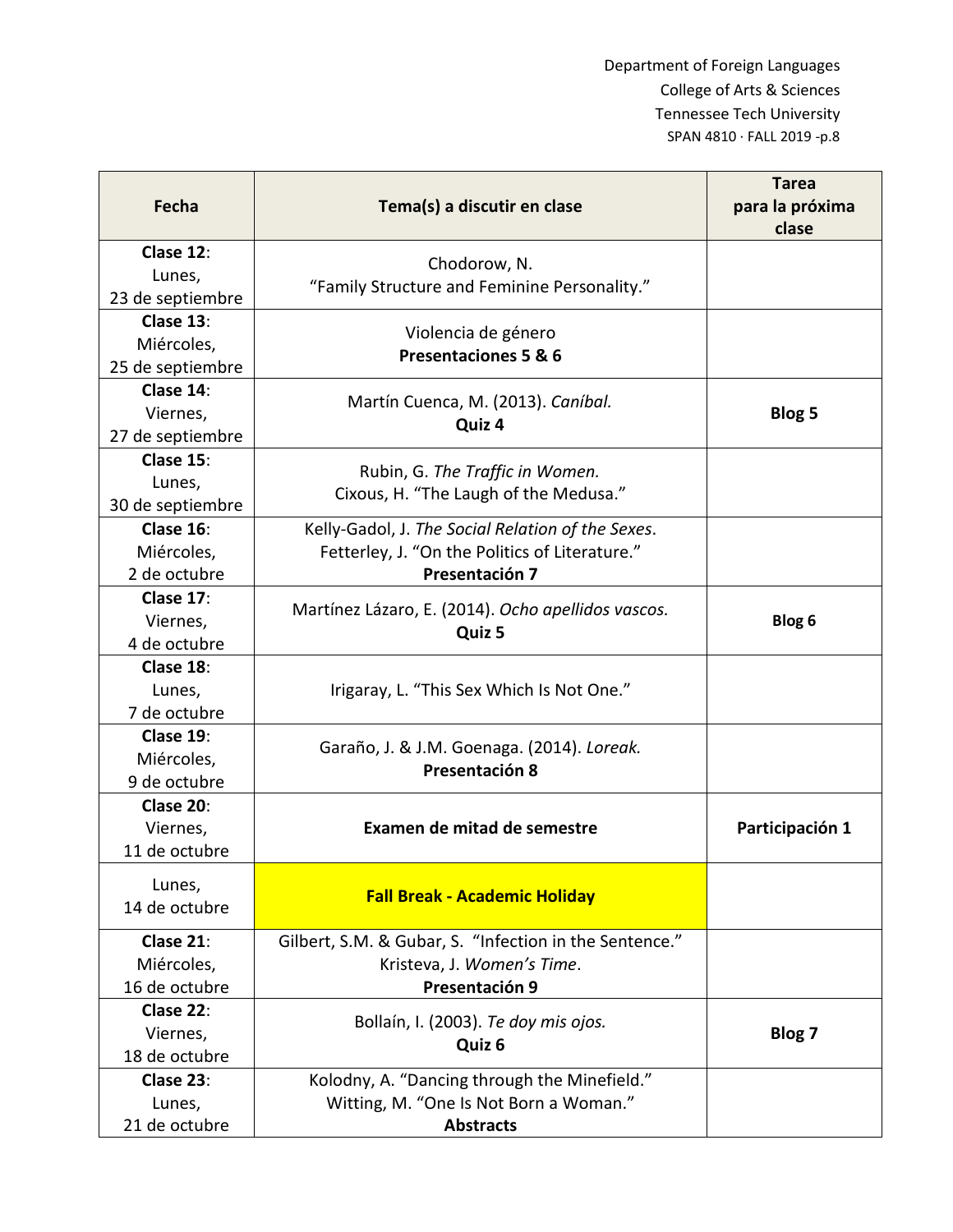| Fecha                                      | Tema(s) a discutir en clase                                                                                     | <b>Tarea</b><br>para la próxima<br>clase |
|--------------------------------------------|-----------------------------------------------------------------------------------------------------------------|------------------------------------------|
| Clase 24:<br>Miércoles,<br>23 de octubre   | Showalter, E. Feminist Criticism in the Wilderness.<br>Presentación 10                                          |                                          |
| Clase 25:<br>Viernes,<br>25 de octubre     | Plaza, F. (2017). Verónica.<br>Quiz 7                                                                           | <b>Blog 8</b>                            |
| Clase 26:<br>Lunes,<br>28 de octubre       | Zimmerman, B. What Has Never Been.<br>Robinson, L. Treason Our Text.                                            |                                          |
| Clase 27:<br>Miércoles,<br>30 de octubre   | Política y género<br>Presentación 11                                                                            |                                          |
| Clase 28:<br>Viernes,<br>1 de noviembre    | Echevarría, A. (2018). Carmen y Lola.<br>Quiz 8                                                                 | Blog 9                                   |
| Clase 29:<br>Lunes,<br>4 de noviembre      | Haraway, D. A Manifesto for Cyborgs.<br>Heilbrun, C. Writing a Woman's Life.                                    |                                          |
| Clase 30:<br>Miércoles,<br>6 de noviembre  | Mujeres y empleo<br>Presentaciones 12 & 13                                                                      |                                          |
| Clase 31:<br>Viernes,<br>8 de noviembre    | Trueba, F. (2012). El artista y la modelo.<br>Quiz 9                                                            | Blog 10                                  |
| Clase 32:<br>Lunes,<br>11 de noviembre     | Butler, J. "Imitation and Gender Insubordination."<br>Chakravorty Spivak, G. A Critique of Postcolonial Reason. |                                          |
| Clase 33:<br>Miércoles,<br>13 de noviembre | Bordo, S. Unbearable Weight. (excerpt) (744-56)<br>Presentación 14                                              |                                          |
| Clase 34:<br>Viernes,<br>15 de noviembre   | Coixet, I. (2019). Elisa y Marcela.<br>Quiz 10                                                                  | Blog 11                                  |
| Clase 35:<br>Lunes,<br>18 de noviembre     | Homans, M. "The Masculine Tradition."                                                                           |                                          |
| Clase 36:<br>Miércoles,<br>20 de noviembre | Explotación sexual<br>Presentación 15 & 16                                                                      |                                          |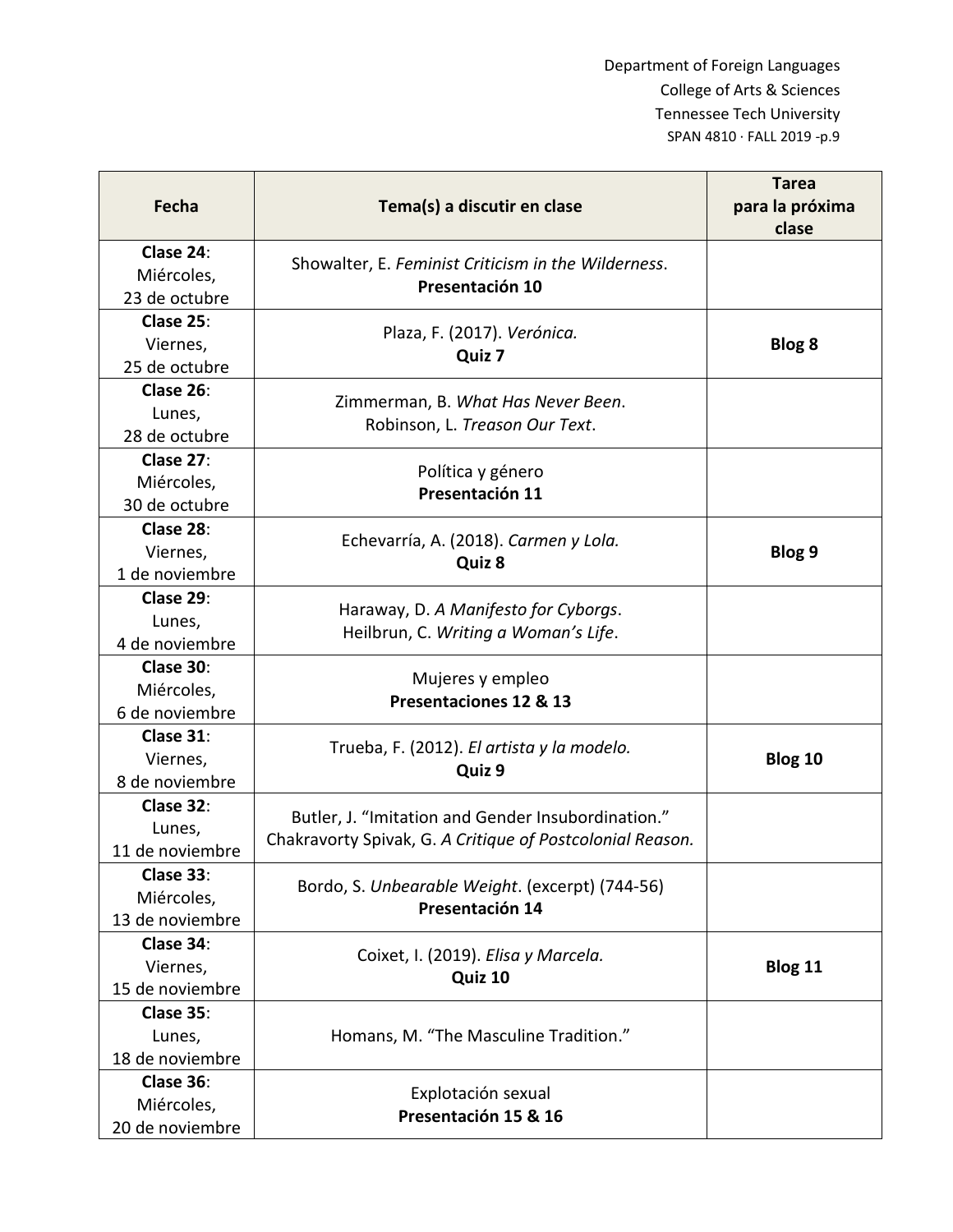| Fecha                                     | Tema(s) a discutir en clase                                                    | <b>Tarea</b><br>para la próxima<br>clase |
|-------------------------------------------|--------------------------------------------------------------------------------|------------------------------------------|
| Clase 37:<br>Viernes,<br>22 de noviembre  | Simón, C. (2017). Estiu 1993.                                                  | Blog 12                                  |
| Clase 38:<br>Lunes,<br>25 de noviembre    | Ortiz, P. (2015). La novia.<br>Quiz 11                                         |                                          |
| Miércoles,<br>27 de noviembre             | <b>Thanksgiving Break - Academic Holiday</b>                                   |                                          |
| Viernes,<br>29 de noviembre               | <b>Thanksgiving Break - Academic Holiday</b>                                   |                                          |
| Clase 39:<br>Lunes,<br>2 de diciembre     | Fraser, N., T. Bhattacharya & C. Arruzza.<br>"Notes for a Feminist Manifesto." |                                          |
| Clase 40:<br>Miércoles,<br>4 de diciembre | Franco, F. (2013). La herida.<br>Presentación 17                               |                                          |
| Clase 41:<br>Viernes,<br>6 de diciembre   | Últimas conclusiones del curso<br>Quiz 12                                      | Participación 2                          |
| Jueves,<br>12 de diciembre                | <b>Examen final</b><br>10:30 AM - 12:30 PM<br>Oakley Hall 219                  |                                          |
| Viernes,<br>13 de diciembre               | Presentar el proyecto de investigación & el poster<br>12:00 PM                 |                                          |